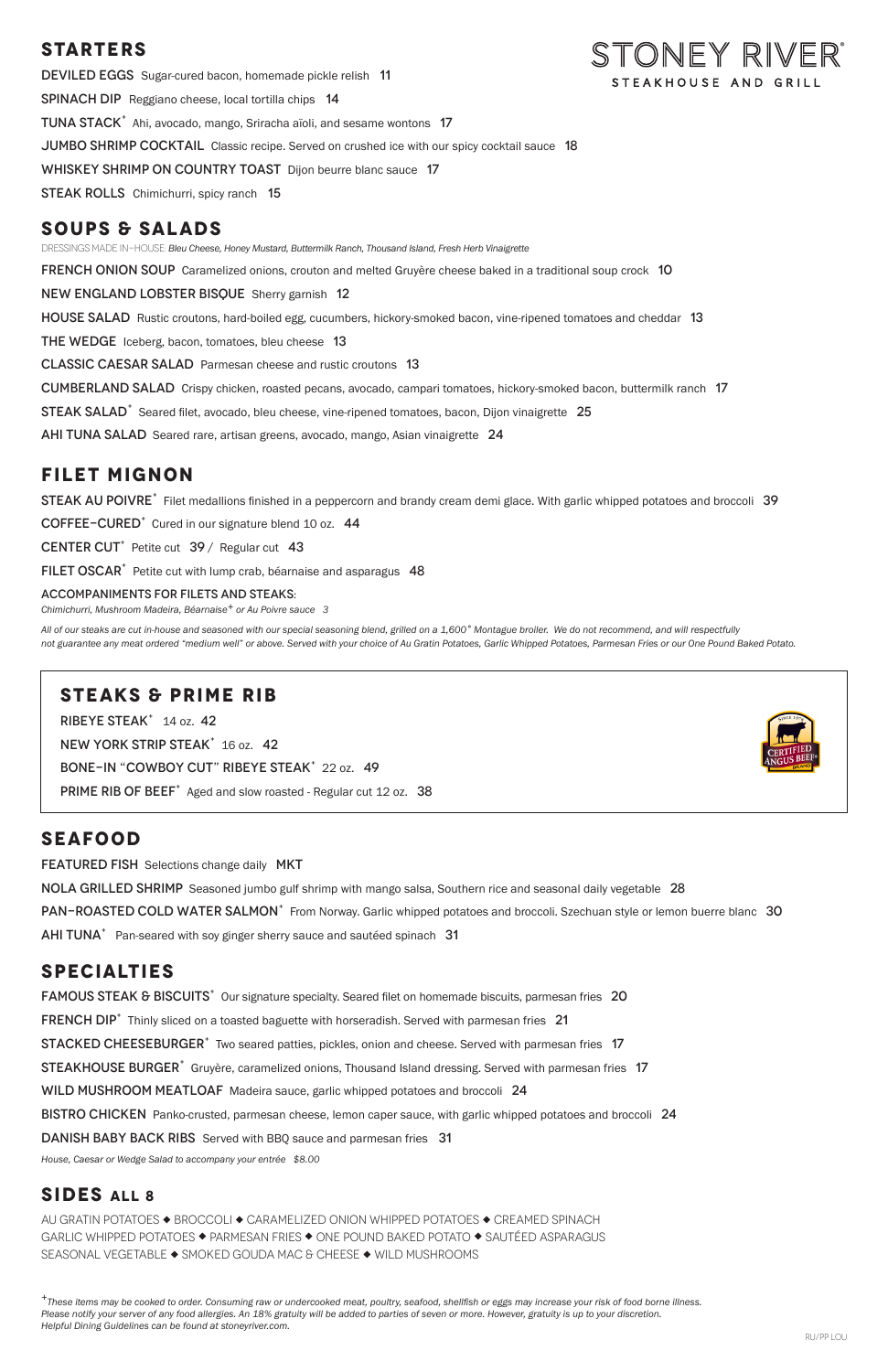## REDS

### CABERNET SAUVIGNON & CABERNET BLENDS

CH. ST. MICHELLE "INDIAN WELLS" – Columbia Valley 10/37 ST. FRANCIS – Sonoma County 12/45 QUILT – Napa Valley 13/49 JOSEPH CARR – Napa Valley 14/53 AUSTIN HOPE – Paso Robles 15/57 CHATEAU ST. JEAN – California 40 MT. VEEDER - Napa Valley 55 HONIG – Napa Valley 70 HALL - Napa Valley 80 SEQUOIA GROVE - Rutherford, Napa Valley 87 ROUND POND – Rutherford, Napa Valley 90 GROTH – Oakville, Napa Valley 95 CHAPPELLET "SIGNATURE" – Napa Valley 100 KULETO *ESTATE* – Napa Valley 100 MOLLY DOODKER "GIGGLEPOT"– Rivers Lane, McLaren Vale 100 JORDAN – Alexander Valley 105 ZD – Napa Valley 110 CAYMUS VINEYARDS – Napa Valley 115 PAPILLON *BY ORIN SWIFT* – Napa Valley 130 LANCASTER *ESTATE* – Alexander Valley 155 SILVER OAK - Napa Valley 175 CAYMUS SPECIAL SELECTION – Rutherford 210 OPUS ONE – Napa Valley 300 HEITZ *MARTHA'S VINEYARD* – Napa Valley 325

#### **MERLOT**

CAMPUS OAKS "OLD VINE" – Lodi 10/37 JOEL GOTT – California 12/45 SALDO – California 15/57 SEGHESIO – Sonoma County 45 DRY CREEK "OLD VINES" - Sonoma 60

DASHWOOD - Marlborough, New Zealand 11/41 HONIG – Napa Valley 12/45 KIM CRAWFORD - New Zealand 42 TWOMEY– Napa/Sonoma County 48 CRAGGY RANGE *TE MUNA ROAD* – Martinborough, New Zealand 50 CAKEBREAD CELLARS - Napa Valley 60

J. LOHR "LOS OSOS" – Paso Robles 11/41 WENTE "SANDSTONE" – Livermore Valley 12/45 H3 – Horse Heaven Hills 13/49 MARKHAM - Napa Valley 45 SWASON – Napa Valley 50 FROG'S LEAP – Rutherford, Napa Valley 65 NORTHSTAR – Columbia Valley 70 DUCKHORN VINEYARDS – Napa Valley 88

#### PINOT NOIR

LA MARCA PROSECCO - DOC Vento 10/37 DOMAINE CHANDON – California 11/41 DUVAL-LEROY BRUT – Epernay, France 70 VEUVE CLICQUOT YELLOW LABEL – France 100 DOM PERIGNON BRUT – France 225

#### **CHARDONNAY**

LUCKY STAR – California 10/37 ELOUAN – Oregon 12/45 ANGELS INK – Monterey, California 13/49 BÖEN – Santa Lucia Highlands 14/53 ARGYLE – Willamette Valley 42 DOMAINE FAIVELEY – Burgundy, France 45 WILLAMETTE VALLEY "WHOLE CLUSTER" - Oregon 48 MEIOMI – California 50 FOLEY *RANCHO SANTA ROSA* – Sta. Rita Hills 60 BELLE GLOS *CLARK AND TELEPHONE* – Santa Barbara 70 CHALK HILL *ESTATE –* Russian River Valley 75 GARY FARRELL – Russian River Valley 85 FLOWERS – Sonoma Coast 90 BELLE GLOS "DAIRYMAN" - Russian River Valley 92 ARGYLE "NUTHOUSE" – Eola-Amity Hills, Oregon 95 KOSTA BROWN – Sonoma Coast 150

### ZINFANDEL

## RED WINES CONTINUED...

#### OTHER INTERESTING REDS

CIGAR BOX MALBEC – Mendoza, Argentina 10/37 SHOOFLY SHIRAZ – McLaren Vale, Australia 10/37 BROQUEL MALBEC – Mendoza, Argentina 11/41 8 YEARS IN THE DESERT *BY ORIN SWIFT* – California 15/57 **DECOY RED BLEND BY DUCKHORN - Sonoma County 15/57** INDIA INK *BY KULETO* – Napa Vally 40 ABSTRACT *BY ORIN SWIFT* – California 50 THE PRISONER – California 75 CAYMUS-SUISUN "GRAND DURIF" PETIT SYRAH – Suisun Valley, Californa 100 MOLLYDOOKER "CARNIVAL OF LOVE" SHIRAZ – McLaren Vale, Australia 155

### WHITES

### CHAMPAGNE & SPARKLING

WENTE *ESTATE GROWN* – San Francisco Bay 10/37 SEBASTIANI – North Coast 11/41 MER SOLEIL"SILVER" – Monterey County 13/49 CHALK HILL – Sonoma Coast 14/53 STARMONT – Carneros 38 CHATEAU ST. JEAN – Sonoma Coast 40 LINCOURT *COURTNEY'S VINEYARD* – Sta. Rita Hills 40 FOLEY *RANCHO SANTA ROSA* – Sta. Rita Hills 45 CLOS PEGASE *MITSUKO'S VINEYARD* – Napa Valley 45 J. LOHR "ARROYO VISTA" – Monterey County 48 PINE RIDGE "DIJON CLONES" – Carneros 55 ROMBAUER – Carneros 65 FERRARI-CARANO *RESERVE* – Carneros 82 CHALK HILL *ESTATE BOTTLED* – Chalk Hill 85 FLOWERS – Sonoma Coast 88 FAR NIENTE - Napa Valley 90 PLUMPJACK - Napa Valley 95 ZD *RESERVE* – Carneros 100

### SAUVIGNON BLANC

### OTHER WHITES

CH. ST. MICHELLE RIESLING – Columbia Valley 10/37 FIRESTONE RIESLING – Santa Ynez Valley 10/37 FERRARI-CARANO PINOT GRIGIO – Sonoma County 10/37 MARCO FELLUGA PINOT GRIGIO – Collio, Italy 12/45 SAINT M RIESLING - Pfalz, Germany 32 JERMANN PINOT GRIGIO – Venezie Giulia, Italy 57